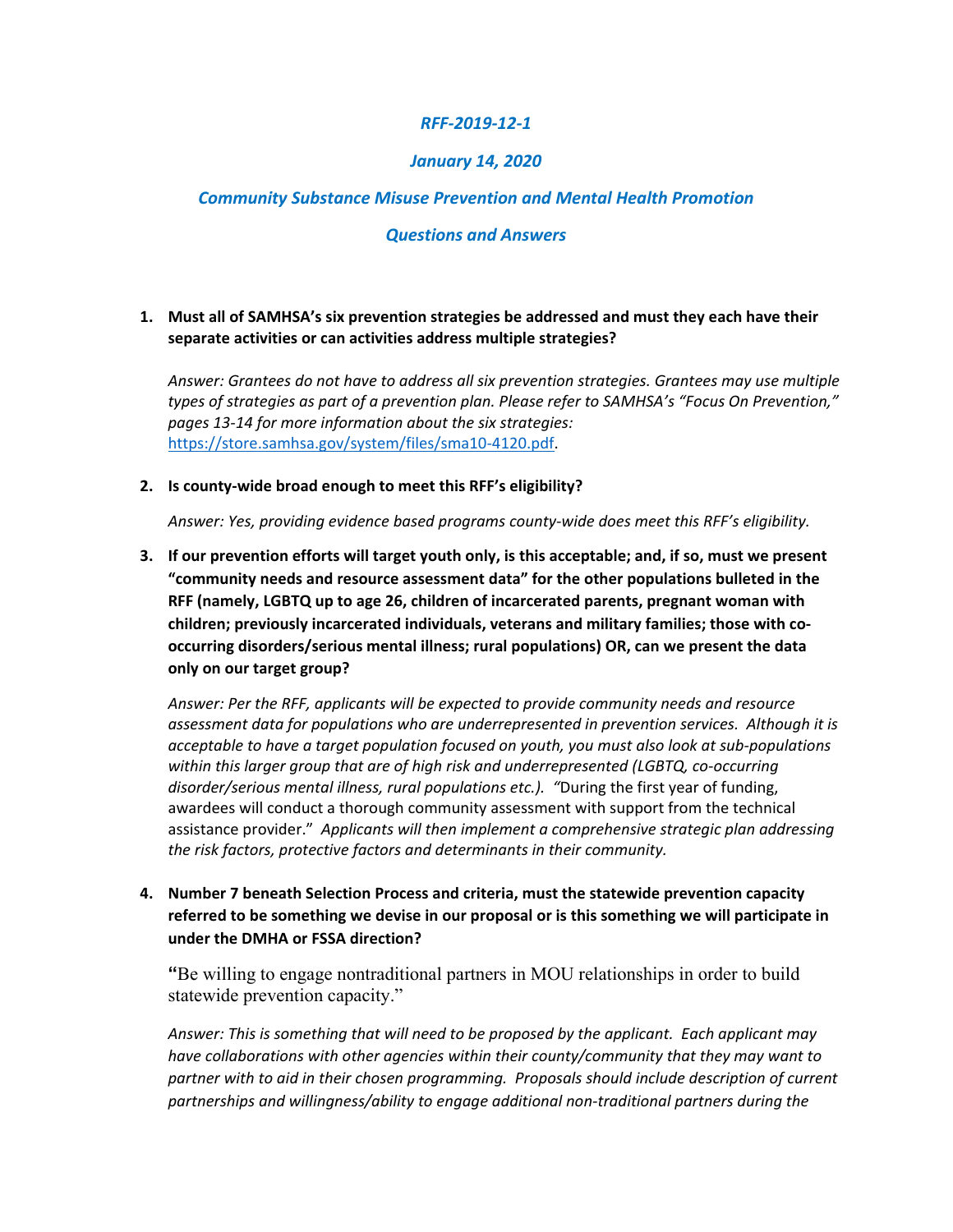*grant period. Additional partnerships may be identified during the grant period with support from technical assistance provider.*

**5. Number 8 beneath the selection process and criteria, are these assessments something we design as part of our proposal or something the provider works with DMHA/FSSA in implementing following the providers proposals acceptance and funding?**

**"**Be willing to engage fully in the Strategic Prevention Framework, including completing a community needs assessment, community readiness assessment, and capacity/resource assessment and implementation plan."

*Answer: Proposals should include current assessments and plans as outlined in the RFF, Evaluation Criteria. If awarded, grantees will be expected to follow the Strategic Prevention Framework (SPF) with support from the technical assistance provider (see link to SPF within the RFF).*

**6. Is it advisable for us to contact the Regional Coordinator(s) in the areas impacted by our work and invite their participation in the proposal formulation?** 

*Answer: Each Region will have an assigned Regional Coordinator, however, the Regional Coordinator will not be able to participate in proposal formulation.* 

**7. Have the regional coordinators been selected, and if so, is it possible to get a list of who is the contact for each region?**

*Answer: The process for selecting Regional Coordinators is ongoing; not all regions have been assigned a coordinator as of this posting. At this time, Regions 1, 2, 5 &10 have been filled. Each grantee will receive the contact information of each Regional Coordinator.*

**8. The funding amount maximum (listed on page 3) indicates the award maximum is \$400,000. We assume this is for both years combined (correct?); does the amount need to be evenly divided between the two years, or can one year have a higher request than the other, as long as it stays within \$400,000 total?**

*Answer: Awards granted will be for two years with a maximum award of \$400,000; however, this does not guarantee a grantee will receive the maximum amount. Each applicant must submit a budget and costs associated with the proposed programs. It is not required for each year to have the same expenditures; proposed budgets should demonstrate costs for each year.*

**9. On page 5, it says that we will have to collect NOMS data as appropriate, but includes a list of items. Some of the items extend well beyond the possible scope of this project**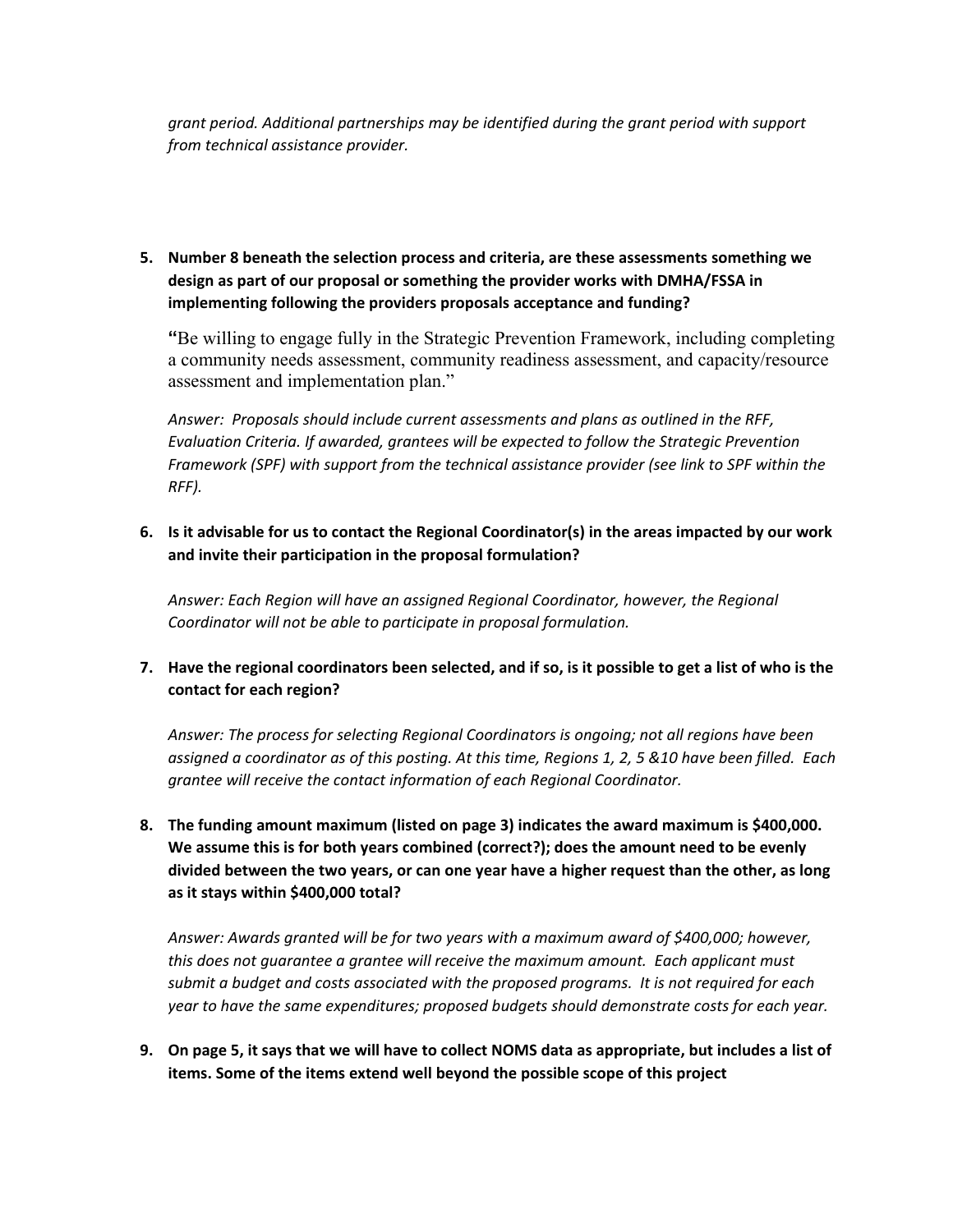- **Abstinence from drug and alcohol use**
- **Decreased symptoms of mental illness with improved functioning**
- **Getting and keeping a job or enrolling in school**
- **Decreased involvement with the criminal justice system**
- **Access to services**
- **Retention in services**
- **Use of evidence-based practices in treatment**
- **Client perception of care**

**These are beyond primary prevention and some begin to fall into the realm of treatment, which page three says is not an appropriate population ("funds are to be used for...people who are identified as not needing treatment"). Are we correct to assume that this list of NOMS is just a possible list, but we will likely only need to monitor those receiving our services by demographics and their abstinence from drug and alcohol use (as these funds have done in the past)?**

*Answer: The items listed for the NOMs data are possible outcome measures that a grantee can report on as it relates to their prevention program. Comprehensive data collection and evaluation plans will be developed during the grant period.*

**10. On page 8, it identifies that "Completed Attachment A, Applicant Information" is worth one point -- do you mean Attachment B?**

*Answer: Correct, Attachment B is the Applicant Information.*

**11. On page 10 (and other locations) it mentions having MOUs/Cooperative Agreements with two "other community prevention providers" -- do these providers have to be specific prevention organizations/coalitions, or can they be other organizations/groups that are delivering prevention programming?**

*Answer: No, providers do not have to be specific prevention organizations/coalitions. A grantee may partner with other organizations/groups that are delivering similar prevention programs.*

# **12. Two of the required attachments are letters of support from a community coalition partner and the Local Coordinating Council (LCC). Should these be letters of support, or letters of acknowledgement sent to them?**

*Answer: DMHA is requesting letters of support from the Local Coordinating Council and community coalition partners. Should an applicant only have access to one or the other, the applicant may submit two letters of support from either the LCC or the community coalition partner. The letters should simply support the applicant's prior efforts as well as their confidence in the applicant's ability to implement the program.* 

### **13. We typically have a 10% Indirect Cost rate on grants; is this something we can include in the budget (there's no direction within the document)?**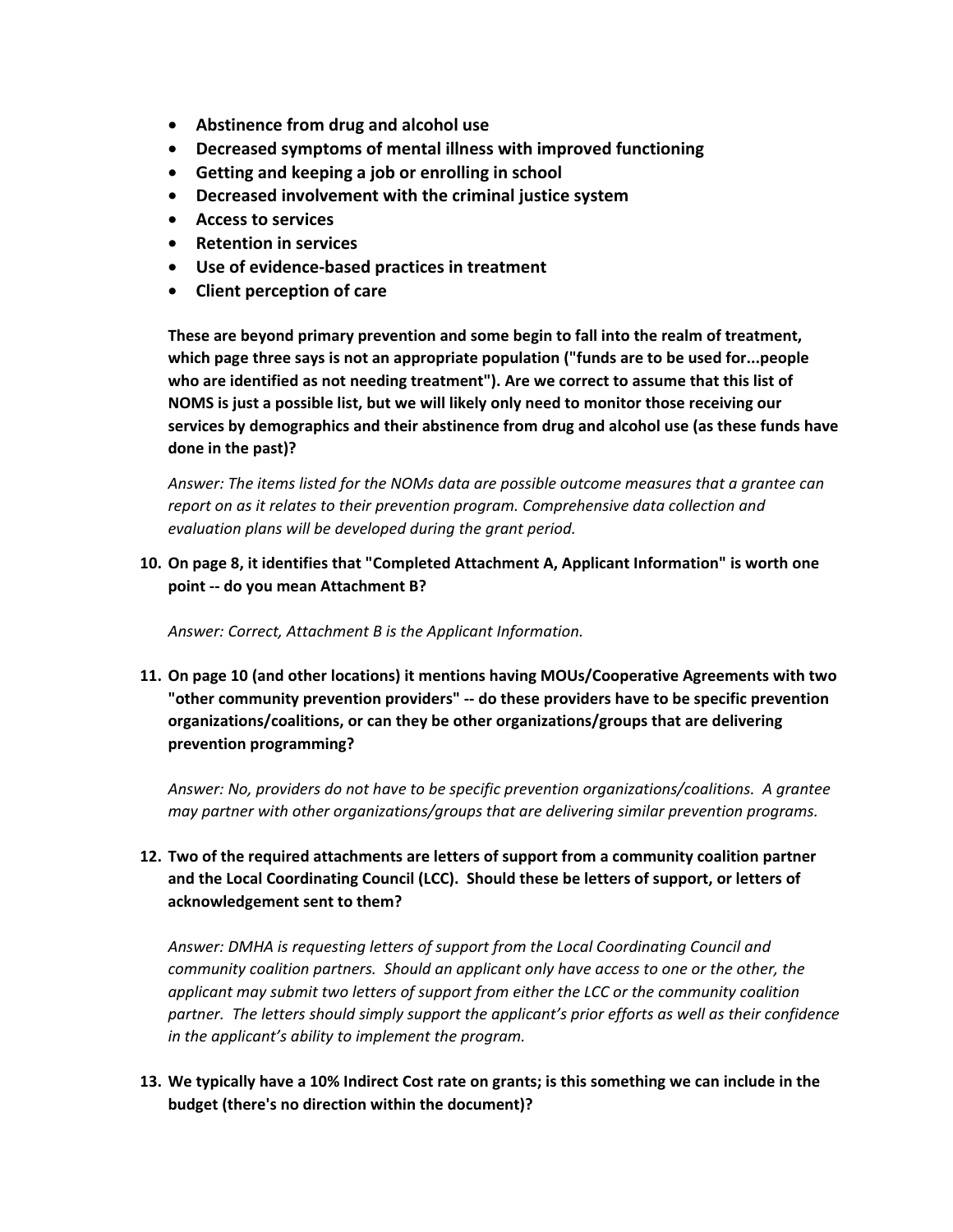*Answer: You are able to use the 10% indirect cost rate on the grant included in the budget.*

# **14. Is it expected that we work in all the counties in our Region (2)? We are currently collaborating in many, but not all; however, if this is a requirement, we can expand our outreach.**

*Answer: You are not required to work in all counties within your region. You may work within the county(ies) you choose to provide programming.*

#### **15. Is low income considered a health disparity?**

*Answer: Although low income is considered a health disparity, it is not one of the areas DMHA is focusing on for these funding years. Health disparities can be affected by one or more of the following: race, religion, ethnicity, nationality, gender, age, disability, sexual orientation, and socio-economic status.* 

## **16. What guidance or references may we use to distinguish evidence-based from best practice strategies?**

The Indiana Evidence Based Practice Guide (2019 version) can be accessed on the DMHA website or by clicking this link: [https://www.in.gov/fssa/dmha/files/Evidence\\_Based\\_Practice\\_Guide.pdf.](https://www.in.gov/fssa/dmha/files/Evidence_Based_Practice_Guide.pdf) Respondents may also refer to SAMHSA's Selecting Best-fit Programs and Practices [\(https://www.samhsa.gov/sites/default/files/ebp\\_prevention\\_guidance\\_document\\_241.pdf](https://www.samhsa.gov/sites/default/files/ebp_prevention_guidance_document_241.pdf) ).

#### **17. What does "lived experience" qualify as under this grant?**

Answer: This RFF does not require individuals with "lived experience."

#### **18. On what age range should this application focus?**

*Answer: This is open to the lifespan and solely based on community needs. However, more specifically, the age could range from birth (0 years) to older adults (49+ years).*

# **19. Are there DMHA designated abused or misused substances of priority on which to focus our efforts?**

*Answer: This varies as each county may have a different focus based on the community needs assessment result. Each grantee should focus on the priority substances identified in their community needs assessment.*

#### **20. What outcomes are expected for prevalence rates and for risk & protective factors?**